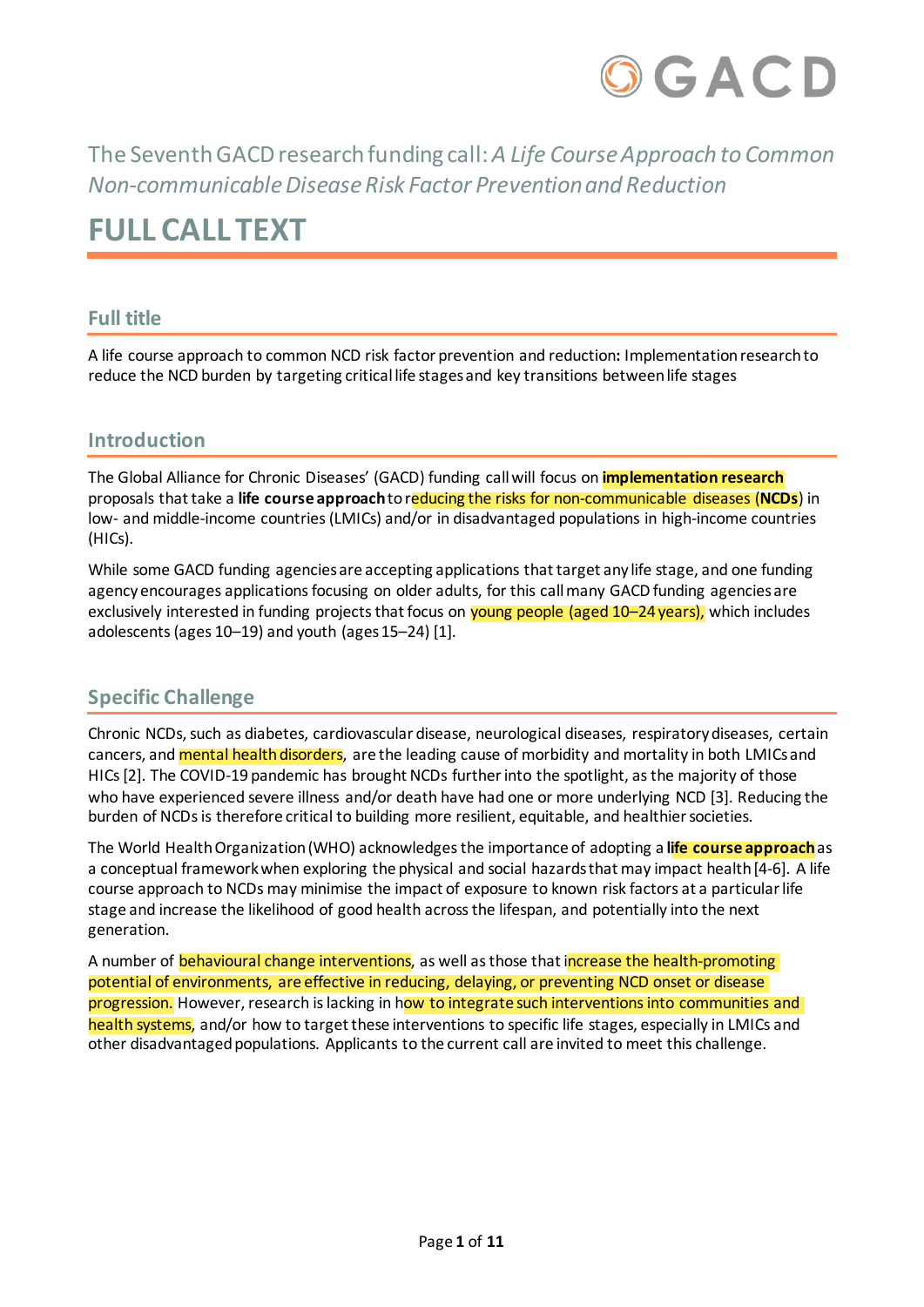

# **Scope**

#### **Summary**

The aim of this call is to fund **implementation research** [7]focused on addressing **common NCD risk factors** through interventions that reduce health risk and/or enhance positive health and lifestyle behaviours in young people, and/or in other critical life stages (*e.g.*, childhood, older adults).

#### **Please note that the funding agencies participating in this call have specific requirements regarding the scope. Carefully review the agency-specific information on the GAC[D call webpage](https://www.gacd.org/funding/current-call-for-applications/common-risk-factors) before applying.**

To be eligible projects/applicants must:

- **E** build on a life course approach and **focus on one or more critical life stage(s**), or transitions between life stages;
- **EXECUTE:** explore interventions known to prevent or delay the onset or progression of more than one NCD by focusing on **common NCD risk factor(s);**
- **If** justify the choice of intervention(s) to be delivered during the **selected life stage(s)** and **provide** evidence of the intervention's effectiveness and feasibility (especially in the context of COVID-19);
- **E** specifically address **health equity**;
- **have an appropriate strategy for measuring implementation research and efficacy outcomes;**
- demonstrate a commitment to **stakeholder engagement**;
- **P** provide opportunities for **capacity building** within project teams; and
- demonstrate **equitable partnerships** and shared leadership between HIC-LMIC, and/or non-Indigenous–Indigenous members of the project team, and between the project team and external stakeholders.

In addition, applicants are encouraged (though not required) to:

- conduct research on *multisectoral interventions* that cut across health, environmental, social, and other sectors; and
- **E** explore interventions harnessing digital technology adaptations. (In July 2021, the GACD recently held a workshop focusing on best practices for planning and delivering sustainable and equitable digital health interventions for NCDs in LMICs and Indigenous communities. A summary report, which may assist with proposal planning, is availabl[e here.](https://gacd.org/community/research-network/research-network-events/other-events)).

The following types of projects will *NOT* be funded:

- **E** epidemiological cohorts;
- **In** longitudinal studies that cannot feasibly be completed in the life cycle of the grant (typically limited to four to five years, depending on the funding agency);
- **E** etiological work, mechanistic, or epidemiological research, unless an essential component of a focused study to develop implementation research approaches; and
- **D** clinical trials, validation studies or intervention studies of the efficacy of a new or established pharmacological agent or behavioural intervention.
	- Some, but not all agencies will accept proposals focusing on interventions that use pharmacological agents and/or biomedical devices. As these types of interventions are particularly difficult to sustain and ensure equitable accessibility in low-resource contexts, these types of interventions will be held to a higher standard in terms of demonstrating existing evidence of their effectiveness and affordability in the target life stage(s) AND in low-resource contexts similar to the ones where the research will be undertaken.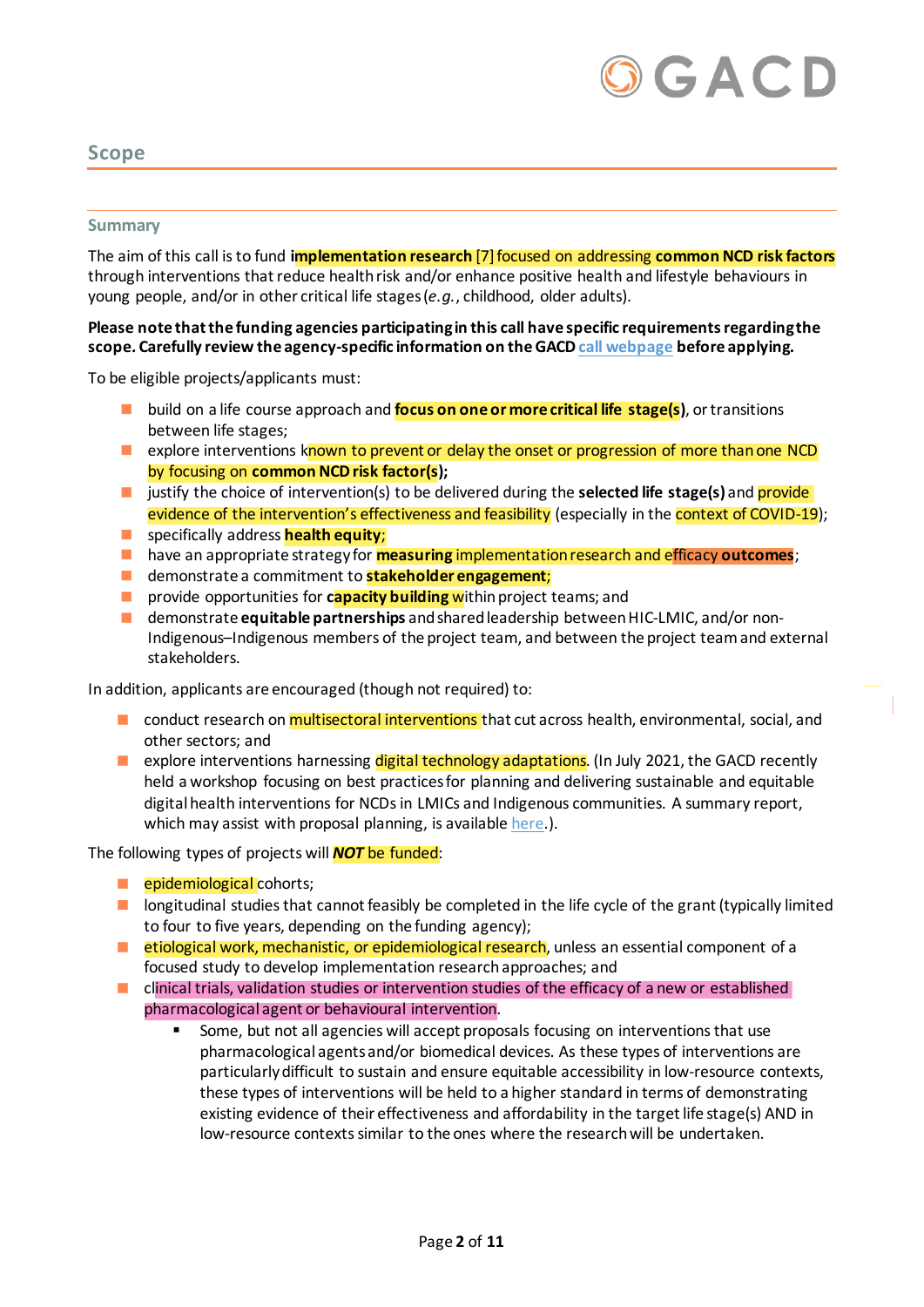#### **Study population and life course approach**

The GACD aims to address health equity in LMICs and disadvantaged populations in HICs.

In all cases, the study population may include both people with existing NCDs, those without existing NCDs, or a combination of both, but the focus must be on addressing **common NCD risk factors**. Applicants may propose implementation research focused on interventions that are implemented at the individual, family, community (*e.g*., work or school), population, and/or structural level.

Applicants should clearly define the life stage(s) or transitions between life stages in which they will focus their research, and provide a rationale for this choice (note that some funding agencies require a focus on youth; please refer to the agency-specific information on the GACD [call webpage\)](https://www.gacd.org/funding/current-call-for-applications/common-risk-factors).

#### **Evidence-based interventions**

The research to be undertaken should focus on the implementation of one or more evidence-based interventions in preventing or reducing exposure to one or more **common NCD risk factors**.

Proposals might focus, for example, on the **WHO Best Buys**[8] and/or other strategies and interventions (at a key life stage) that address: tobacco and nicotine avoidance; hypertension management, including reducing salt intake; limiting alcohol consumption, promoting regular physical activity, a healthy diet, and body weight; healthy sleeping patterns; clean air; and/or social and psychological well-being. Such strategies and interventions might focus on behavioural change and/or improving equitable access to resources necessary for health promotion.

Proposals must clearly explain the intervention and its components. Applicants must also describe the evidence that demonstrates the intervention is effective and articulate the expected outcomes. Ideally, evidence of the intervention's **real world efficacy** [9] will be supported by a well-conducted systematic review where available.

## **Addressing health equity**

Poverty, racism, ethnic discrimination, and other inequities are directly associated with reduced potential for health promotion. All projects should consider the social determinants of health and discuss their potential impact on the effective implementation of the intervention(s). If there is a focus on a particular population (*e.g.*, gender, race and/or ethnicity) then the reason for this should be justified.

In order to promote health equity, studies should aim to address differences in intervention access, uptake, and effectiveness in socially disadvantaged groups and develop strategies for reducing inequities. To facilitate this process at the data analysis stage, studies should be designed to address such differences (at a minimum, studies should capture sex and/or gender differences, though if feasible, a plan for capturing **intersectional**[10]impacts on health outcomes should be included in the analysis strategy). Guidance for conducting sex and/or gender-responsive and intersectional research is available on the GACD [call](https://www.gacd.org/funding/current-call-for-applications/common-risk-factors)  [webpage.](https://www.gacd.org/funding/current-call-for-applications/common-risk-factors)

#### **Outcome measures**

All proposals must include **implementation research outcomes**[11].

Proposals should also contain a strategy for measuring other outcomes (or proxy outcomes) that demonstrate **the intervention's real world effectiveness**in the local context and target populations.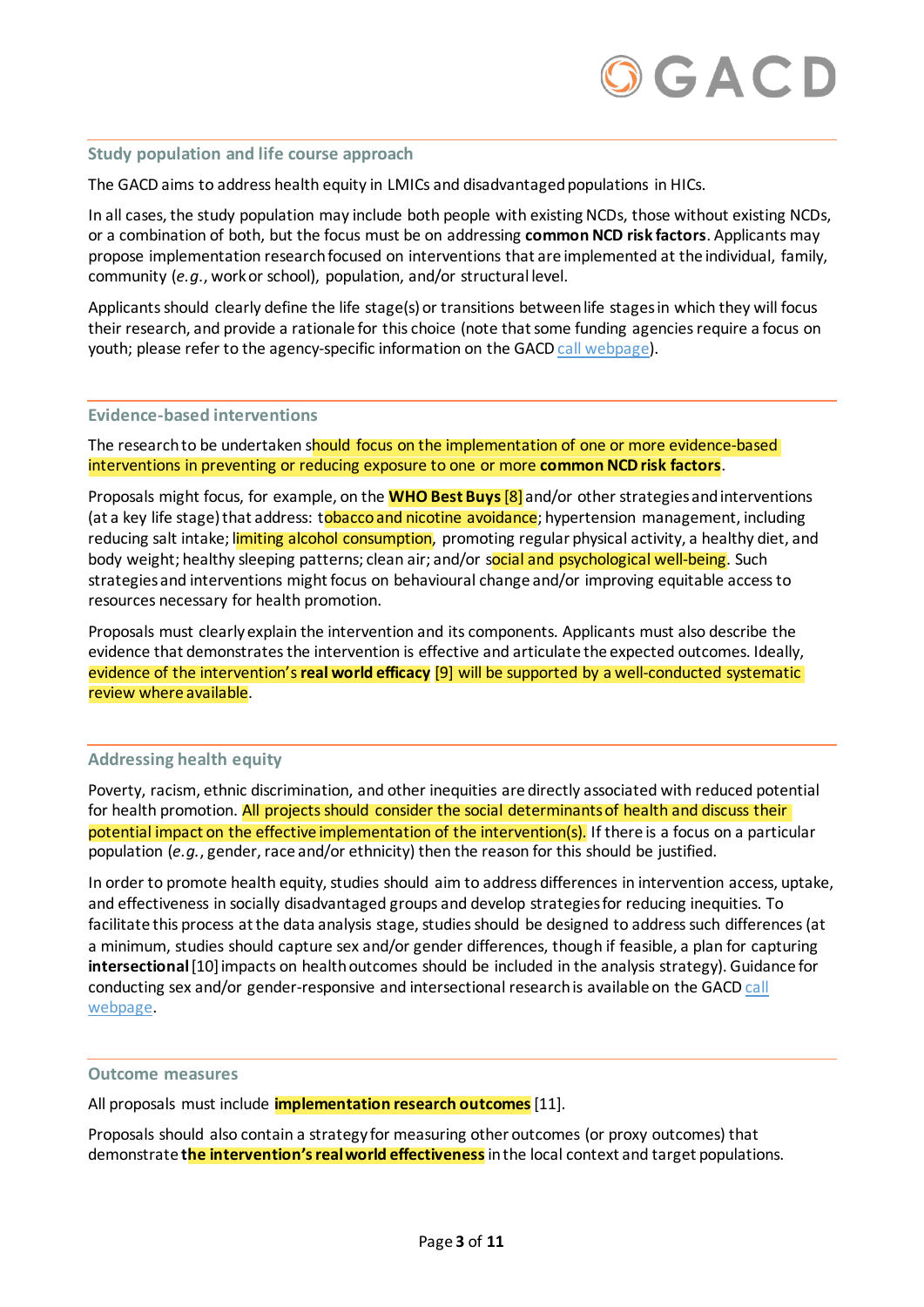

Where appropriate (and permitted within the funding agency's scope), outcomes should be measured in those targeted directly as well as others who are intended to benefit from the intervention (for example, the infants of mothers who received the intervention while pregnant, or the adult parents or grandparents of children who received the intervention).

#### **Stakeholder engagement**

For implementation research evidence to have a strong likelihood of being taken up into policy or practice and informing the scale up of effective interventions, it is vital that project teams engage the appropriate **stakeholders**, including decision makers such as policymakers, ministry officials, and non-governmental organisation leaders, who can help sustain the project's implementation, facilitate scale up, and use the knowledge generated from the project after the grant ends. Stakeholders also include end users and the direct beneficiaries of research, such as youth groups, patients, and their carers. All stakeholders should be engaged at all stages of the research project, from initial ideation of research questions, throughout the duration of the project, and afterwards during the knowledge translation phase. More information about **stakeholder engagement**, including links to resources for planning such engagement, can be found on the [GACD webpage.](https://www.gacd.org/resources/researchers-and-students/stakeholder-engagement)

#### **Implementation research capacity building**

**Implementation research** is a relatively young discipline and the GACD is keen to increase research capacity and capability in this field among researchers, health professionals, and public health leaders through skill building, knowledge sharing, and networking. Applicants should indicate plans for capacity building within their project, especially, but not exclusively, for early career researchers and for team members from lower resourced environments, such as LMICs or Indigenous communities.

Applicants must budget for the travel and accommodation costs of having two team members, at least one of whom is based in an LMIC or other lower-resourced context, participate in the annual five day face-toface [meeting](https://www.gacd.org/research/research-network/gacd-annual-scientific-meeting-2020) of the GACD Research Network (location to vary annually). Teams are also strongly encouraged to include one junior team member in each annual meeting for the duration of their research grant.

#### *Equitable partnership and governance*

Equity considerations also extend to the governance of project teams in order to ensure fair and equal collaboration, especially between HIC–LMIC and non-Indigenous–Indigenous partners (both collaborations within the research teams and with community partners). Resources for planning equitable research partnerships are available on the GACD [call webpage.](https://www.gacd.org/funding/current-call-for-applications/common-risk-factors) Proposals should outline equitable governance arrangements in place for your projects, provide evidence of joint leadership and management positions on the project team, and specify equitable approaches to data ownership.

# **Compliance with international standards and best practices**

It is expected that all research conducted under and funded by this initiative will comply with relevant internationally accepted standards and best practices. These include:

- Standards for Reporting Implementation Studies (StaRI) Statement;
- **EXECUTE:** standards relevant to specific study designs including SPIRIT and CONSORT for clinical trials, and STROBE for observational studies. All standards can be found on the [website](https://www.equator-network.org/reporting-guidelines/) of the EQUATOR Network;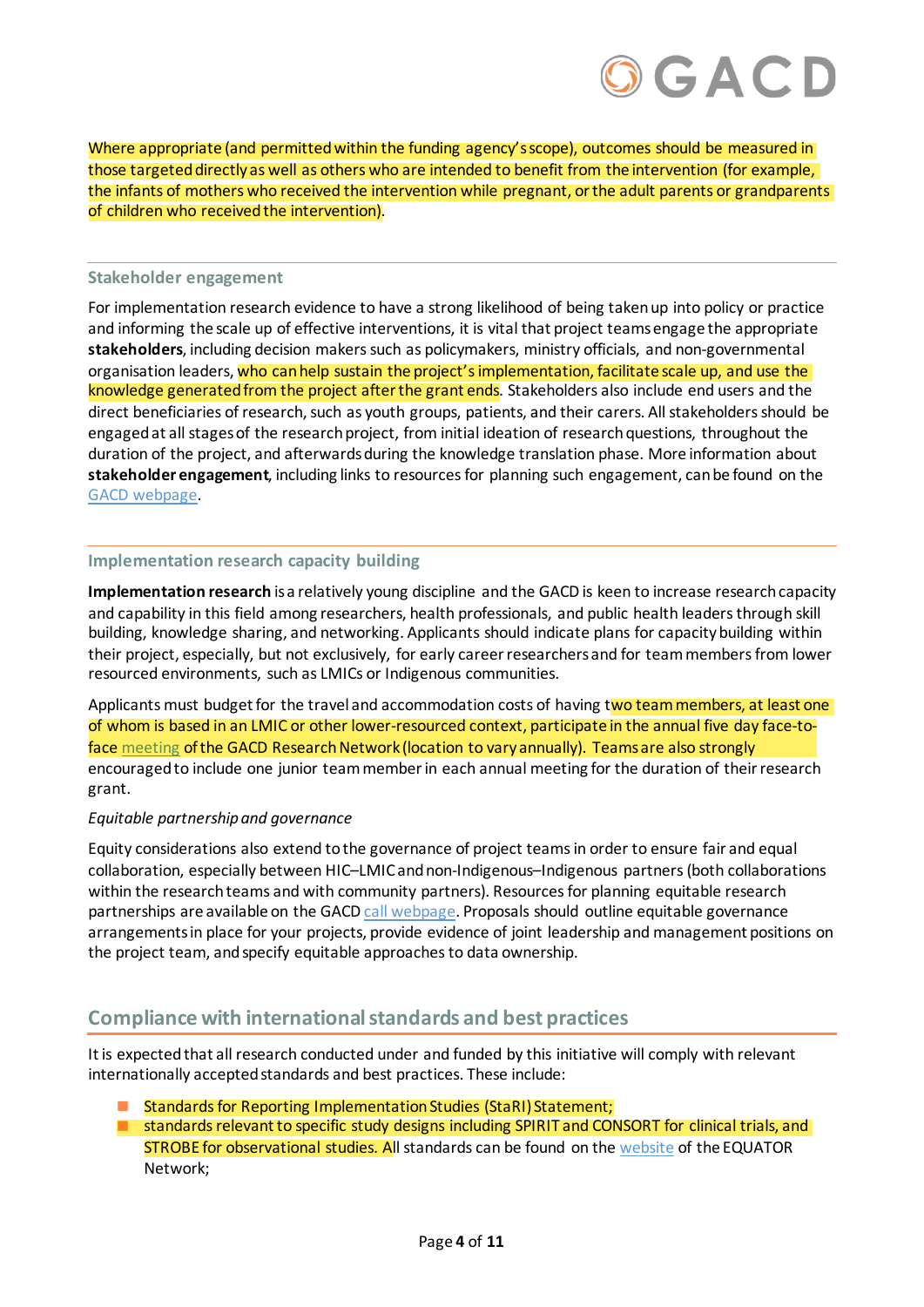

- **EXECUTE:** ethics and other governance requirements as applicable in the countries where the research will be conducted;
- **P** registration of all systematic reviews in a publicly accessible registry before commencement of the review;
- registration of all clinical trials before recruitment of the first trial participant in a publicly accessible registry that is acceptable to the WHO or the International Committee of Medical Journal Editors (ICMJE); and
- **EX** reasonable measures to ensure that sponsors, researchers, and institutions publish or otherwise disseminate the analysis of data and interpretation of research results (*i.e.*, the findings) in a timely manner without undue restriction.

# **Expected impacts of this call**

The projects funded under this call will collectively:

- **E** contribute to the UN Sustainable Development Goal 3.4 to reduce premature mortality from NCDs by one third by 2030 [12];
- **P** reduce health inequities linked to socioeconomic status, sex and/or gender, race and/or ethnicity, age, and other social and structural factors at both the local and global levels;
- $\blacksquare$  improve quality of life across the life course and extend healthy life expectancy;
- **advance local, regional, or national preventive health policies addressing common risk factors for** NCDs;
- **In all improve understanding of demographic and life stage variations in managing common NCD risk** factors and for sustaining positive change;
- **E** establish the contextual effectiveness of reducing exposure to, or impact of, common NCD risk factors at different life stages, including at systems level;
- **EX provide evidence and recommendations to national programmes and policies;**
- $\blacksquare$  inform health service providers, policy, and/or other decision makers on the effective adaptation and/or scaling up of interventions at local, regional, and national levels; and
- **In improve local capacity for implementation research, data harmonisation, and stakeholder** engagement for management and prevention of common NCD risk factors.

# **Scoring criteria**

Proposals will be evaluated against the following criteria, with each criterion weighted equally:

- $\blacksquare$  relevance and quality of the project to this grant call;
- quality of the team;
- $\blacksquare$  feasibility of the project; and
- **E** expected impact of the project.

## **Detailed scoring criteria are provided in theAnnex(pages 9-11).**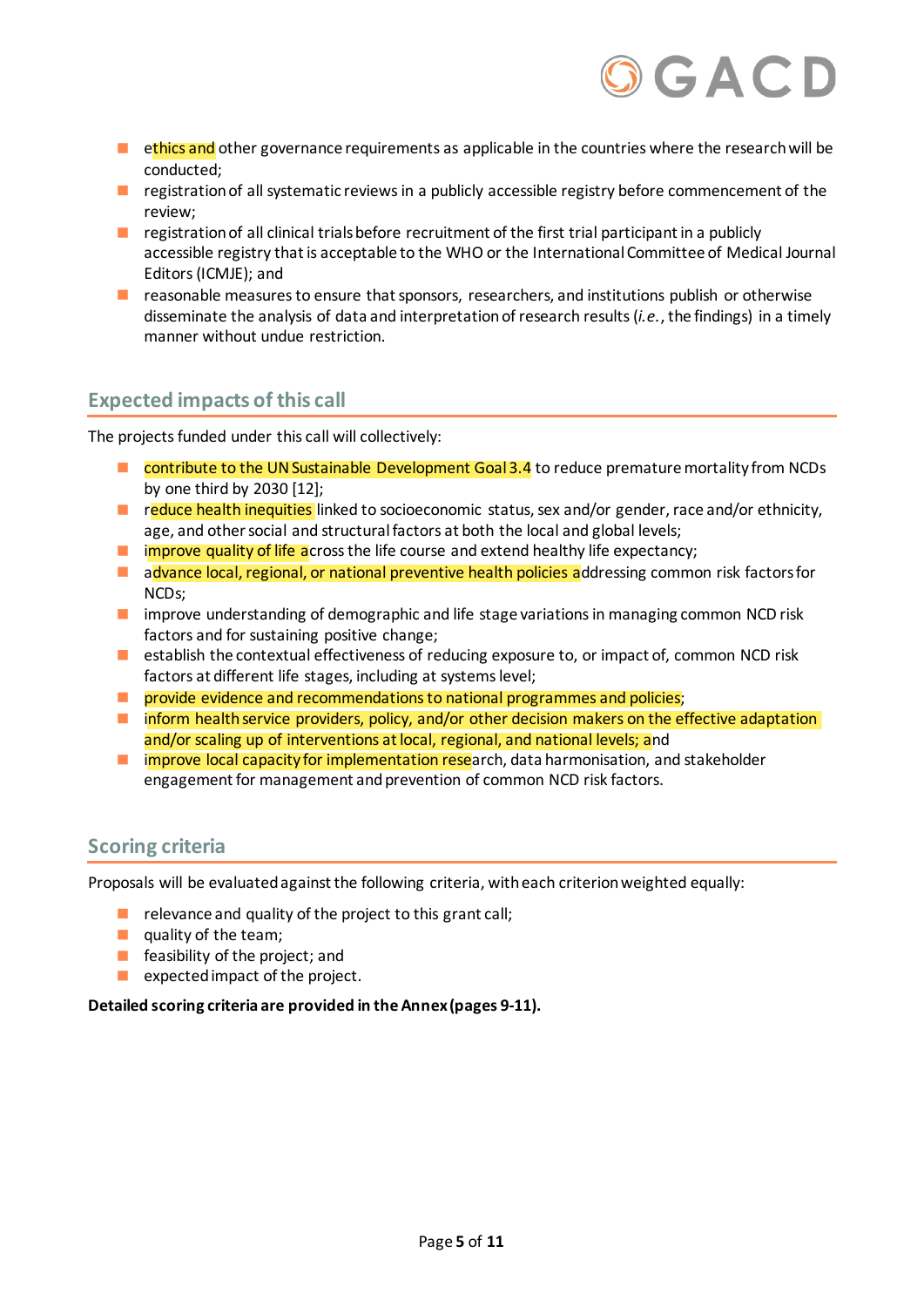

# **Glossary**

| <b>Term</b>                            | <b>Definition</b>                                                                                                                                                                                                                                                                                                                                                                                                                                                                                                                                                                                                                                                                                                                                                                                                                                                                                                                                                                                                                                                                                                                                                                                                                                                                                                                                             |
|----------------------------------------|---------------------------------------------------------------------------------------------------------------------------------------------------------------------------------------------------------------------------------------------------------------------------------------------------------------------------------------------------------------------------------------------------------------------------------------------------------------------------------------------------------------------------------------------------------------------------------------------------------------------------------------------------------------------------------------------------------------------------------------------------------------------------------------------------------------------------------------------------------------------------------------------------------------------------------------------------------------------------------------------------------------------------------------------------------------------------------------------------------------------------------------------------------------------------------------------------------------------------------------------------------------------------------------------------------------------------------------------------------------|
| <b>Common NCD</b><br>risk factors      | Common risk factors that are associated with more than one NCD. Tobacco smoking,<br>for example, is known to be associated with lung disease, cardiovascular disease,<br>and cancer. Other common NCD risk factors include (but are not limited to)<br>excessive alcohol, disrupted sleep, hypertension, air pollution, mental stress,<br>insufficient physical activity, and poor diet.                                                                                                                                                                                                                                                                                                                                                                                                                                                                                                                                                                                                                                                                                                                                                                                                                                                                                                                                                                      |
| Implementation<br>research             | Implementation research is the study of methods to promote the systematic uptake<br>of research findings and other evidence-based strategies into routine practice, and,<br>hence, to improve the quality and effectiveness of health services and care. The<br>primary aim of an implementation research project is to explore how to improve<br>access to, and uptake of, a proven intervention by the people who need it, with<br>greater speed, fidelity, equity, efficiency, cost-effectiveness, and with attention to<br>affordability, safety, sustainability, effectivity, and quality. Further information on<br>implementation research methodologies and frameworks can be found on the GACD<br><b>Implementation Science e-Hub.</b><br>Questions addressed by implementation research include:<br>Which evidence-based policy or intervention is best for a new context or a<br>target group?<br>What is the best way to implement it?<br>How can the target population be reached?<br>What factors might affect implementation and adoption?<br>How can uptake and health outcomes be improved?<br>Is the intervention cost-effective, affordable, and acceptable from the<br>health system's, health care provider's, patient's, and/or other end user's<br>perspective?<br>How can the policies or programmes best be sustained and scaled up? |
| Implementation<br>research<br>outcomes | These include implementation outcomes (e.g., acceptability, adoption,<br>appropriateness, costs, feasibility, fidelity, penetration, and sustainability); service<br>outcomes (e.g., efficiency, safety, effectiveness, equity, patient-centeredness, and<br>timeliness); and client outcomes (e.g., satisfaction, function, and symptomology).                                                                                                                                                                                                                                                                                                                                                                                                                                                                                                                                                                                                                                                                                                                                                                                                                                                                                                                                                                                                               |
| Intersectional                         | In the context of health research, intersectional analytical frameworks examine how<br>social processes (e.g., classism, racism, ageism, ableism, etc.) and social identity<br>factors (e.g., gender, class, race, age, disability status, etc.) interact to impact health<br>outcomes.                                                                                                                                                                                                                                                                                                                                                                                                                                                                                                                                                                                                                                                                                                                                                                                                                                                                                                                                                                                                                                                                       |
| Life course<br>approach                | The WHO emphasises the need to prevent and manage NCDs using a life course<br>approach [4-6]. While the term can have different meanings, for the purposes of this<br>funding call, we use the term life course approach to mean targeting a specific<br>critical period that impacts health over the lifespan and potentially into the next<br>generation. Taking a life course approach is central to meeting the objectives of<br>universal health care, as it promotes health at every stage of life, including at the<br>end of life. In practice, taking a life course approach typically means adapting an<br>intervention to improve acceptability and effectiveness among one or more specific<br>life stages (preconception, pregnancy, infancy, childhood, youth, adulthood, and                                                                                                                                                                                                                                                                                                                                                                                                                                                                                                                                                                   |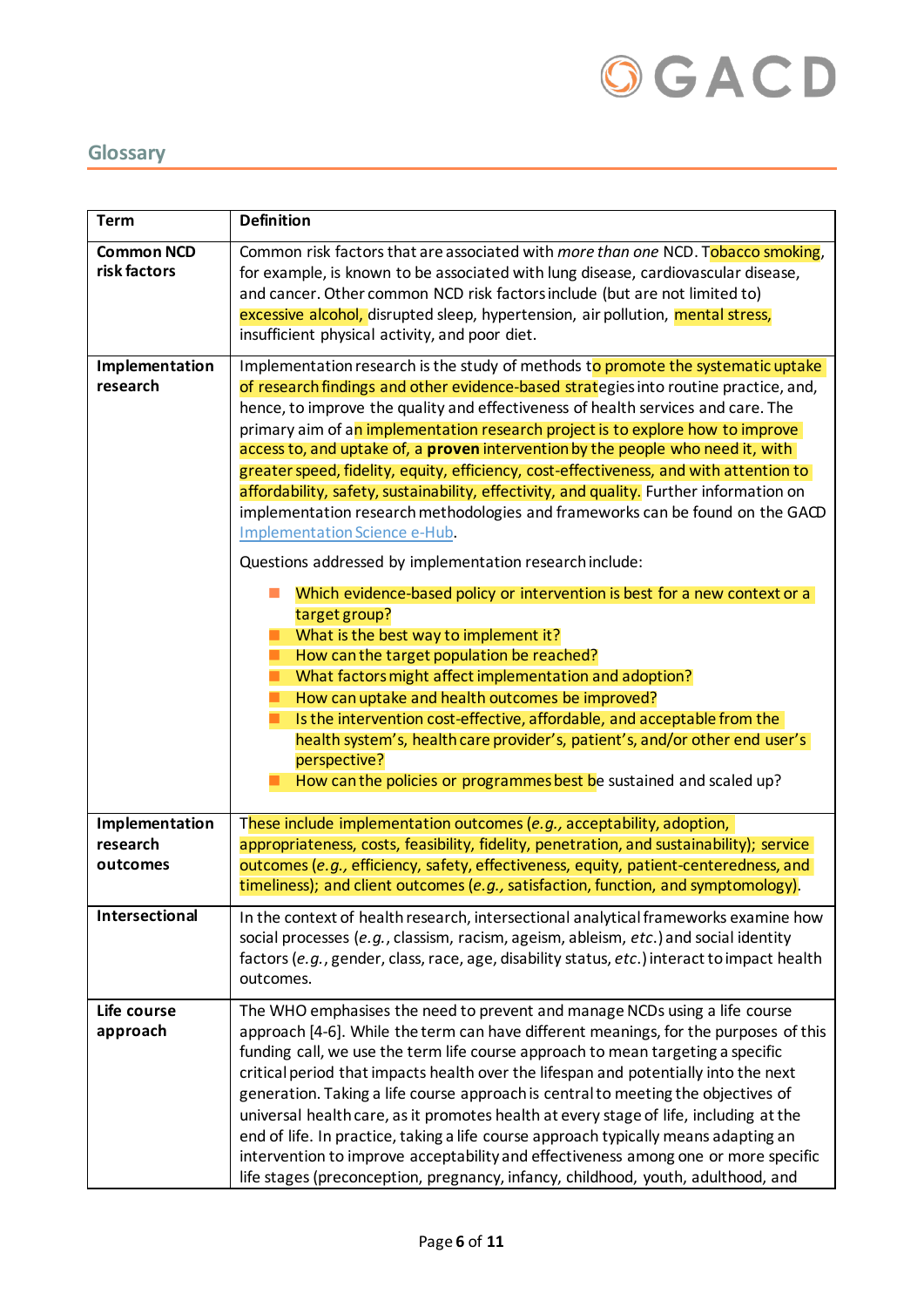

|                                    | older adulthood), as well as during key transitions within or between life stages<br>(such as high school graduation or retirement).                                                                                                                                                                                                                                                                                                                                                                                                                                                                                                                                                                                                                                                                                                                                                             |
|------------------------------------|--------------------------------------------------------------------------------------------------------------------------------------------------------------------------------------------------------------------------------------------------------------------------------------------------------------------------------------------------------------------------------------------------------------------------------------------------------------------------------------------------------------------------------------------------------------------------------------------------------------------------------------------------------------------------------------------------------------------------------------------------------------------------------------------------------------------------------------------------------------------------------------------------|
| <b>Real world</b><br>efficacy      | Evidence of the benefit of an intervention in a setting similar to that where the<br>intervention will ultimately be offered, i.e., outside of the rigid environment of a<br>randomised controlled or other trial with strict inclusion and exclusion criteria [7].                                                                                                                                                                                                                                                                                                                                                                                                                                                                                                                                                                                                                              |
| <b>Stakeholders</b>                | Stakeholders include anyone who is directly involved with or impacted by the GACD<br>research project, anyone who might use the findings from GACD research projects<br>to directly influence health policy or programmes, and the beneficiaries of such<br>policies and programmes. Specific examples include:<br>the population targeted by the research, including research participants,<br>NCD patients, and their families and carers;<br>actors engaged in the research beyond the research team, such as health<br>facility staff, community workers, educational facility staff, civil society<br>groups, and non-governmental organisations;<br>users of the research findings, inclusive of the above and health system and<br>health service providers; and<br>practice and policy influencers and makers.                                                                           |
| <b>Stakeholder</b><br>engagement   | The process and action of identifying the appropriate people, groups, and<br>organisations, involving them throughout the research process, responding to their<br>input, and ensuring they can make use of the findings when the project is complete.<br>Stakeholder engagement is critical to the success of implementation research<br>because it:<br>ensures a common recognition of priority issues;<br>acknowledges that researchers and stakeholders may ask different<br>questions and have different perspectives on what evidence is most useful;<br>improves the sustainability of projects and interventions beyond the grant<br>life cycle;<br>increases buy-in for implementation of interventions;<br>improves opportunities for scaleup of interventions;<br>facilitates evidence-informed decision-making; and<br>increases transparency and facilitates mutual accountability. |
| <b>Structural</b><br>interventions | Interventions that attempt to change the social, physical, economic, and/or political<br>environments in order to improve health behaviours and outcomes, altering the<br>larger social context by which health disparities emerge and persist. They can<br>include policy-driven fiscal or legislative changes focused on social determinants of<br>health, such as legislation around legal age access to tobacco or alcohol.                                                                                                                                                                                                                                                                                                                                                                                                                                                                  |
| <b>WHO Best Buys</b>               | A set of affordable, feasible and cost-effective intervention strategies that can help<br>reduce the burden of NCDs in low-resource settings.                                                                                                                                                                                                                                                                                                                                                                                                                                                                                                                                                                                                                                                                                                                                                    |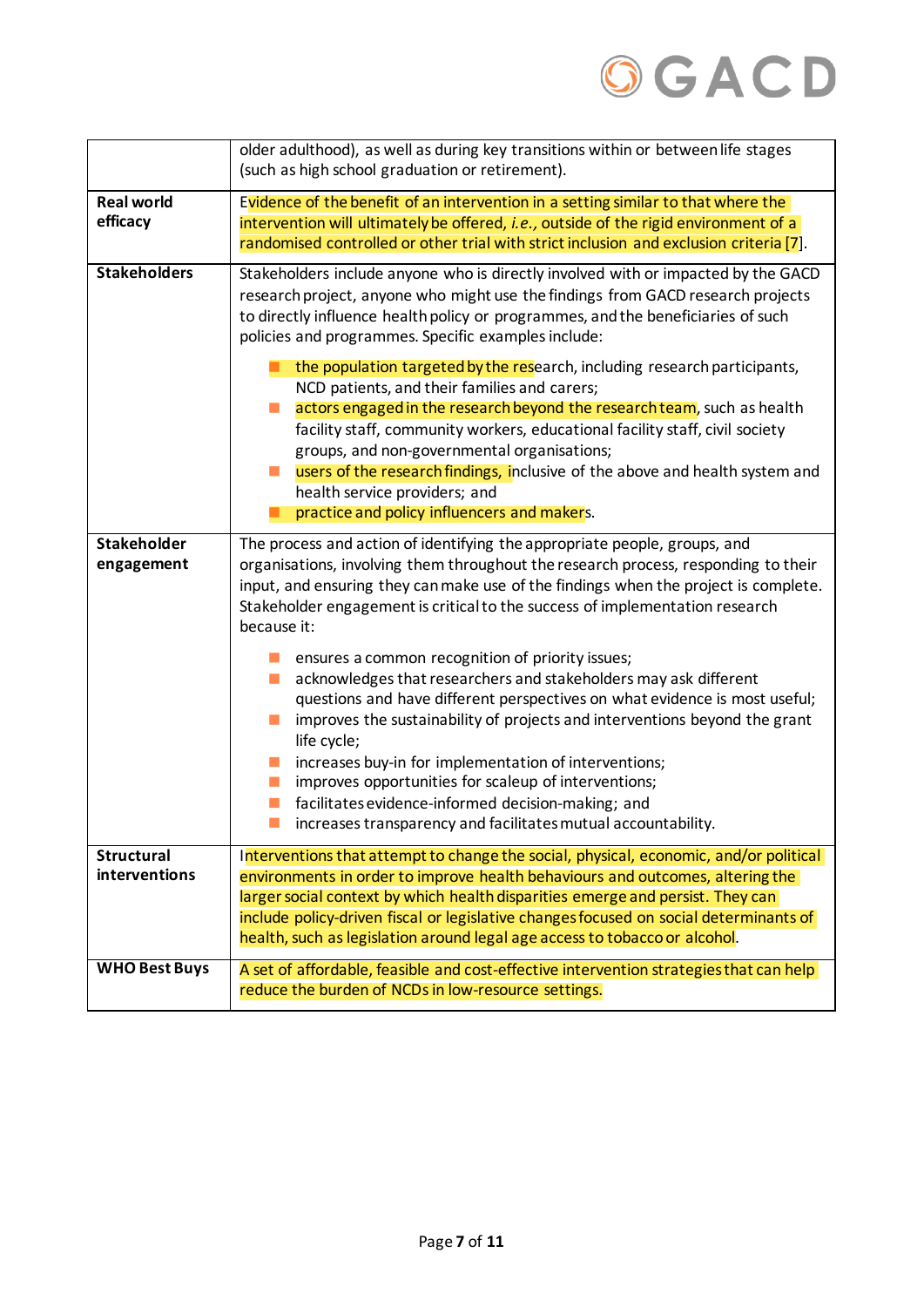

# **References**

- 1. World Health Organization. Recognizing Adolescence. 2014. [https://apps.who.int/adolescent/second-decade/section2/page1/recognizing-adolescence.html.](https://apps.who.int/adolescent/second-decade/section2/page1/recognizing-adolescence.html) Accessed 22 October 2020.
- 2. World Health Organization. Noncommunicable Diseases Fact Sheet. 2021. [https://www.who.int/en/news-room/fact-sheets/detail/noncommunicable-diseases.](https://www.who.int/en/news-room/fact-sheets/detail/noncommunicable-diseases) Accessed 4 August 2021.
- 3. Katzmarzyk P, Salbaum M, Heymsfield S. Obesity, non-communicable diseases, and COVID-19: a perfect storm. Journal of Human Biology. 2020, 32(5).
- 4. Jacob, C.M., Baird, J., Barker, M., Cooper, C., Hanson, M. The importance of a life course approach to health: chronic disease risk from preconcept through adolescence and adulthood. WHO White Paper. 2017[. https://www.who.int/life-course/publications/life-course-approach-to-health.pdf.](https://www.who.int/life-course/publications/life-course-approach-to-health.pdf)  Accessed 11 May 2021.
- 5. Mikkelsen, B. Life course approach to prevention and control of non-communicable diseases. BMJ. 2019,365:Suppl1.
- 6. International Longevity Centre UK and the World Health Organization. A lifecourse approach to health. 2000. [https://www.who.int/ageing/publications/lifecourse/alc\\_lifecourse\\_training\\_en.pdf.](https://www.who.int/ageing/publications/lifecourse/alc_lifecourse_training_en.pdf) Accessed 19 October 2021.
- 7. Eccles M and Mittman B. Welcome to implementation science. Implement Sci. 2006, 1(1).
- 8. World HealthOrganization and World Economic Forum. From burden to "Best Buys": reducing the economic impact of non-communicable diseases in low- and middle-income countries. 2011. [https://www.who.int/nmh/publications/best\\_buys\\_summary.pdf.](https://www.who.int/nmh/publications/best_buys_summary.pdf) Accessed 19 October 2021.
- 9. Lane-Fall, M., Curran, G., Bedias, R. Scoping implementation science for the beginner: locating yourself on the "subway lin" of translational research. BMC Medical Research Methodology. 2019, 19(133).
- 10. World Health Organization. Incorporating intersectional gender analysis into research on infectious diseases of poverty: a toolkit for researchers. 2020. Incorporating Intersectional Gender Analysis [into Research on Infectious Diseases of Poverty \(tdr-intersectional-gender-toolkit.org\).](https://tdr-intersectional-gender-toolkit.org/cover/0001.html?target=_self&lightbox=0) Accessed 18 October 2021.
- 11. Proctor E, Silmere H, Raghavan R*, et al*. Outcomes for implementation research: conceptual distinctions, measurement challenges, and research agenda. Adm Policy Ment. Health. 2011;38(2):65-76.
- 12. UN General Assembly. 2015. Transforming our world: the 2030 Agenda for Sustainable Development[. https://www.refworld.org/docid/57b6e3e44.](https://www.refworld.org/docid/57b6e3e44.html) Accessed 13 May 2021.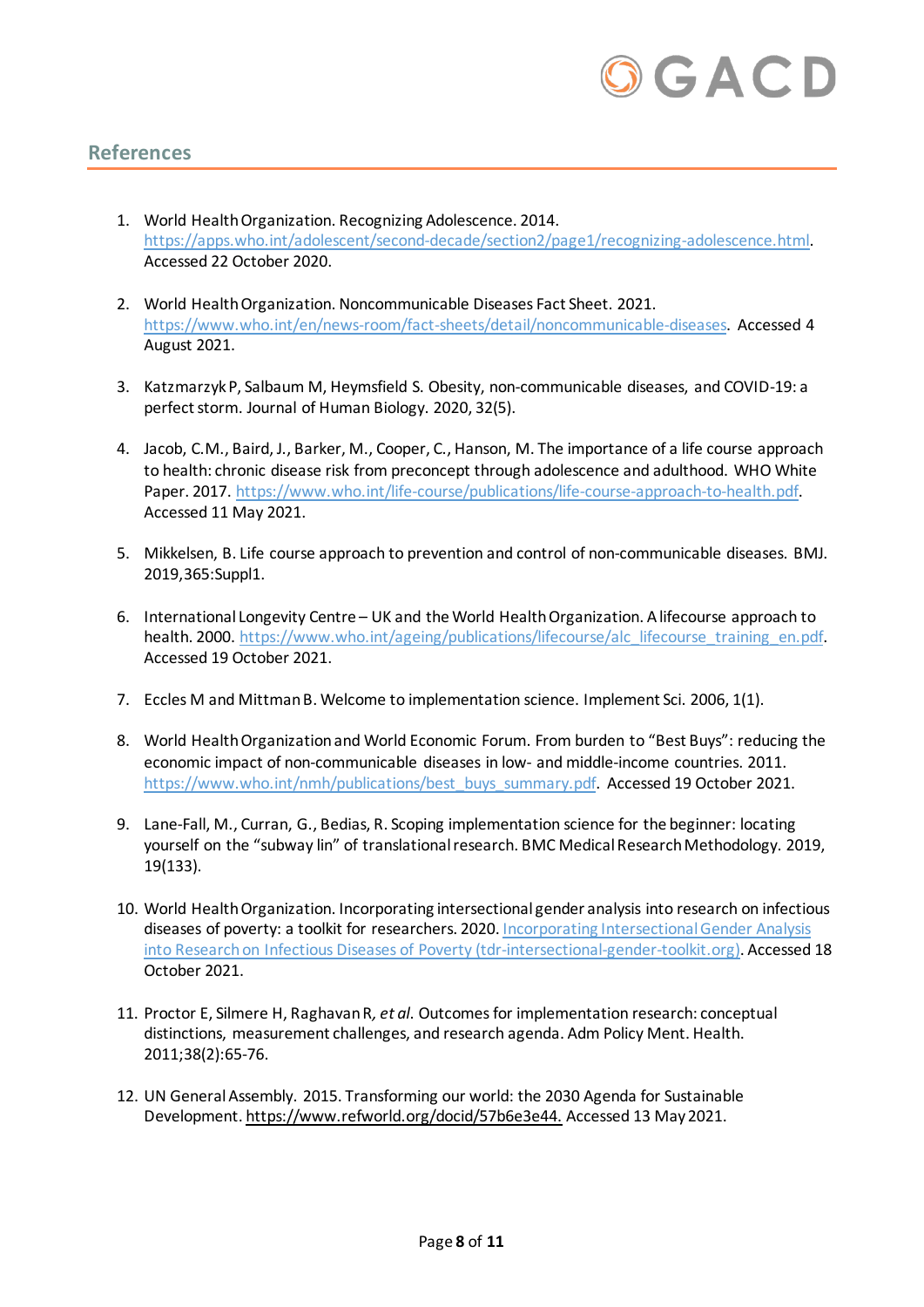# GACI

# **Annex: Complete call evaluation criteria**

# **Relevance and quality of project**

- $\blacksquare$  The proposal is responsive and relevant to the funding call.
- **There is sufficient evidence of the effectiveness of the intervention(s), in similar populations or** contexts.
- **Proposal uses implementation research approaches that are justified and supported by the** published literature to explore adaptation, scale up, and sustainability of evidence-based interventions.
	- Implementation research framework(s) are selected and justified.
	- Specific implementation outcomes and impacts are identified, and there is a clear plan for how to measure these variables, using tools that are locally validated whenever possible.
- $\blacksquare$  The proposal has appropriately accounted for ethical and context considerations that might arise, according to agency-specific guidance. Ethical considerations might be related to:
	- working with vulnerable life stages (such as youth, pregnant women, or older adults);
	- working with other disadvantaged people (*e.g.*, members of the LGBTQ+ community, people living with physical or mental disability);
	- power dynamics and cultural differences between high income country (HIC) and low- and middle-income country (LMIC) team members and stakeholders; and
	- power dynamics and cultural differences between non-Indigenous and Indigenous team members and stakeholders.

Note: This list is not exhaustive; other ethical considerations should be accounted for as appropriate.

- Where feasible, the research will yield evidence on the cost-effectiveness of the proposed implementation strategies.
- **Proposal adequately justifies the need to implement the proposed intervention or program by** providing details about the current situation in the selected community or context that will receive the intervention.

## **Quality of team**

The types of expertise that are required to be included on each team may vary by funding agency. However, across all GACD projects, the following criteria must be met:

- **Teams must be multidisciplinary**. Teams should collectively have all the expertise needed to undertake the proposed implementation research, including one or more implementation research experts.
- **There is evidence of equitable partnership between HIC and LMIC team members** (for projects taking place in LMICs) and between non-Indigenous–Indigenous team members (for projects taking place in Indigenous communities). This includes, but is not limited to, evidence of joint development of and consensus around governance plans, shared leadership and management positions on the project team, and appropriate approaches to ownership of the data generated through the study.
- Early career investigators are included as part of the team.
- **There is a detailed capacity building** plan for the professional development of researchers and practitioners on the project team, especially, but not limited to, in the field of implementation research. Capacity building should extend to early career investigators and investigators from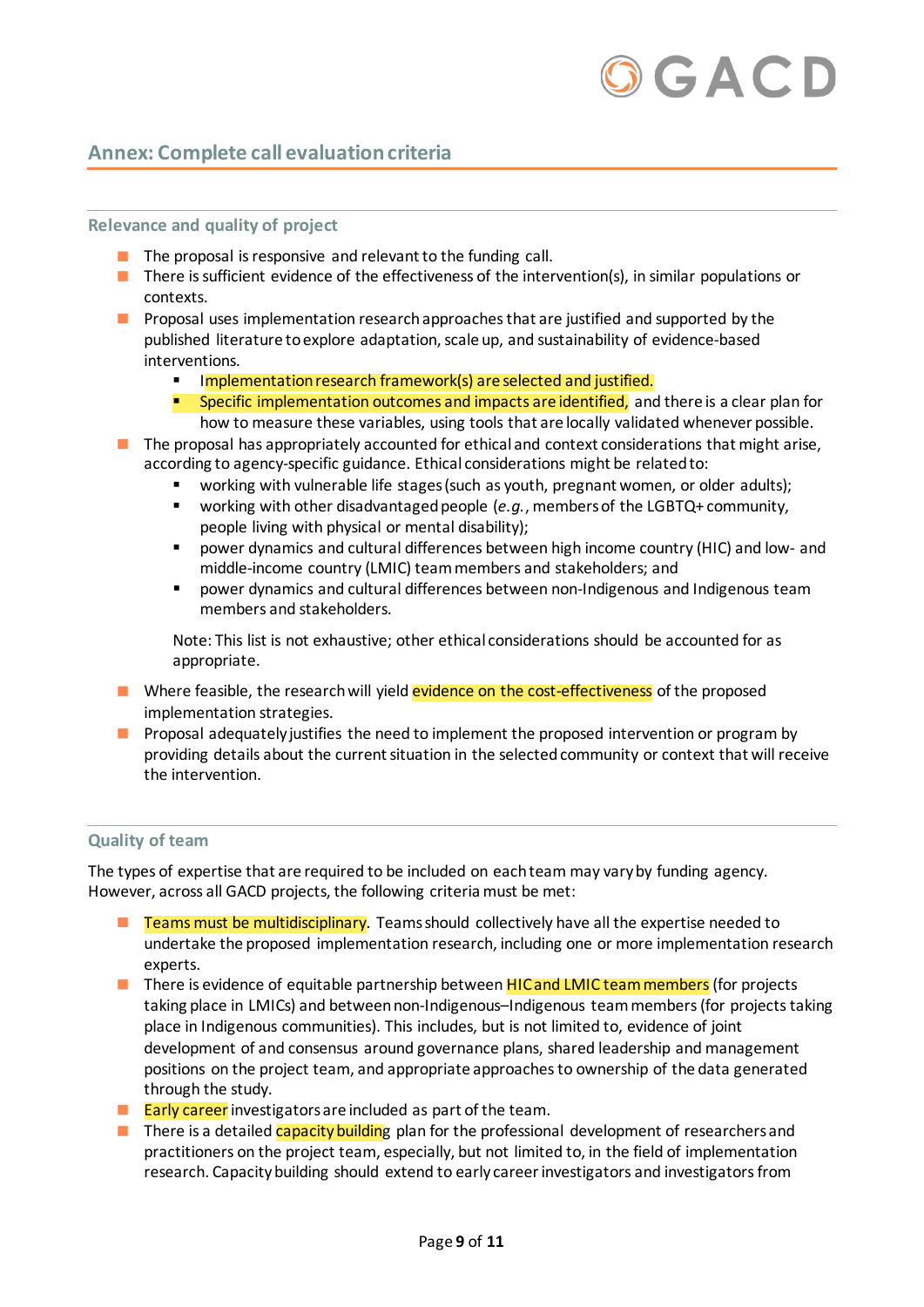

resource-poor contexts but may also include more senior team members without implementation research expertise.

- **There is sound evidence that stakeholders, such as decision-makers and service delivery partners,** have been actively involved in the research process including the selection and adaptation of the intervention and the research design.
- **There will be continuous demonstrable engagement (from project ideation, through the duration of** the project, and afterwards through the sharing of learnings) with public, patient, community stakeholders, and/or other beneficiaries of the project.
- **There will be continuous demonstrable engagement (from project ideation, through the duration of** the project, and afterwards through the sharing of learnings) with policymakers, practitioners, nongovernmental organisation leaders, and/or other relevant stakeholders.
- Research teams will exhibit equity, diversity, and inclusion practices appropriate for the context(s) in which they are working.

# **Feasibility of project**

- **Major scientific, technical, or organisational challenges have been identified, and realistic plans to** tackle them are outlined.
- Intervention strategies take into account the socio-political, cultural, policy, and economic contexts of their study settings. The proposal articulates how these factors, and their impact, will be analysed.
- **Applicants identify any external factors that might disrupt their projects, such as COVID-19 travel** restrictions or anticipated political unrest, and develop appropriate contingency plans.
- **The proposal identifies social inequities (for example, related to age or gender) that may impede** access to or uptake of the intervention or limit its effectiveness in disadvantaged groups, and provides a plan for overcoming these threats to health equity.
	- If there is a focus on a particular population (*e.g.*, gender, race and/or ethnicity), then the reason for this should be well-justified.
	- Wherever possible, projects should design their projects to be able to detect any outcomes differences by sex and/or gender.
	- Applicants provide a reasonable plan to capture data about the socioeconomic status, race and/or ethnicity, and other relevant factors of their study sample and the population from which the sample was drawn in order to be able to consider the generalisability of their findings across different demographic, socioeconomic, and geographically disparate populations.
- **Appropriate measures of process and outcome evaluation (including for both implementation and** effectiveness outcomes) have been included. Projects are expected to be able to track clinical, public health, policy, and/or health system outcomes.
- $\blacksquare$  The proposal includes a clearly articulated governance plan.
- There is a clearly articulated and robust study design for addressing implementation research questions.
- Detailed, clear, and logical implementation and scale up plans are described. A reasonable timeline is outlined. The plans are feasible for addressing the proposed research question(s).
- **The budget and budget justification are feasible and realistic for the context where the research** will occur. Together, they account for the full range of costs necessary to complete the project.
- **There is a clear plan for dissemination of findings and knowledge translation.**